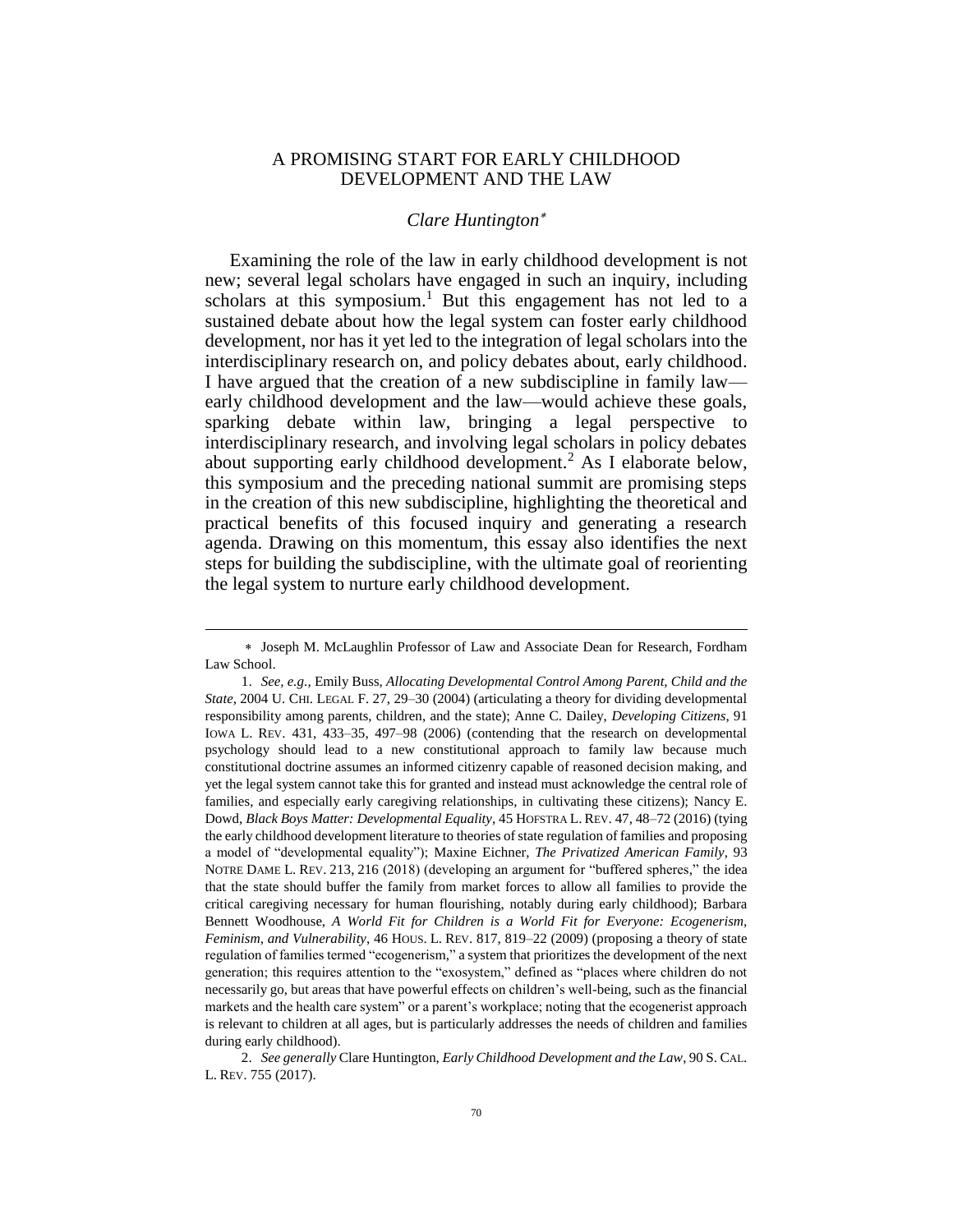## I. THE BENEFITS OF A NEW SUBDISCIPLINE*<sup>3</sup>*

Scholars in numerous disciplines focus on early childhood: psychologists develop theories about the importance of attachment for very young children, $\frac{4}{3}$  neuroscientists map brain development during the first five years of life,<sup>5</sup> economists calculate the profound impact of early childhood experiences on educational attainment and lifetime earnings, 6 and educational scholars assess the impact of the school readiness gap that develops during early childhood.<sup>7</sup> This interdisciplinary dialogue has been remarkably rich and varied, and, at heart, has generated three key insights. First, early childhood is a critical period of development, laying an essential foundation for academic achievement and life skills. Second, this development does not happen in a vacuum but instead turns on the interaction between a parent or other long-term caregiver and the child. Third, a child's experiences in early childhood profoundly affect the child's trajectory, in school and throughout adulthood.

Research on early childhood development has not been conducted in hermetic academic silos. Instead, scholars across disciplines are connected to each other and to the world of policy. By creating interdisciplinary research institutes and research councils that translate the scholarship for policymakers, scholars from multiple disciplines are influencing each other and the national debate about inequality and early childhood. One example is the Harvard Center on the Developing Child, created with the mission of translating neuroscientific research into child development for policymakers.<sup>8</sup> Much of the terminology that has now become widespread—such as a child's "brain architecture" and the impact of "toxic stress"—comes from the translation efforts of the

<sup>3.</sup> This summary is based on my earlier article. *See id*. at 761–801 (elaborating on the benefits of creating the new subdiscipline of early childhood development and the law).

<sup>4.</sup> *See*, *e.g.*, JOHN BOWLBY, ATTACHMENT AND LOSS, VOL. 1: ATTACHMENT 265–349 (1969) (exploring the development of theories of attachment).

<sup>5.</sup> *See*, *e.g.*, Jack P. Shonkoff & Pat Levitt, *Neuroscience and the Future of Early Childhood Policy: Moving from Why to What and How*, 67 NEURON 689, 689 (2010) (exploring the ways in which the "robust interactions among genes, early experiences, and environmental influences" shape the developing brain).

<sup>6.</sup> *See, e.g.*, ISABEL V. SAWHILL, GENERATION UNBOUND: DRIFTING INTO SEX AND PARENTHOOD WITHOUT MARRIAGE 67-72, 75-80 (2014) (describing the impact of early childhood experiences, family structure, and class on educational attainment and lifetime earnings).

<sup>7.</sup> *See*, *e.g.*, Sean F. Reardon, *The Widening Academic Achievement Gap Between the Rich and the Poor: New Evidence and Possible Explanations*, *in* WHITHER OPPORTUNITY? RISING INEQUALITY, SCHOOLS, AND CHILDREN'S LIFE CHANCES 91, 92, 104–05 (Greg J. Duncan & Richard J. Murnane eds., 2011).

<sup>8.</sup> *See About The Center*, CTR. ON DEVELOPING CHILD HARV. UNIV., <https://developingchild.harvard.edu/about/> [https://perma.cc/X7R4-XPU7] ("Our founding mission was to generate, translate, and apply scientific knowledge that would close the gap between what we know and what we do to improve the lives of children facing adversity.").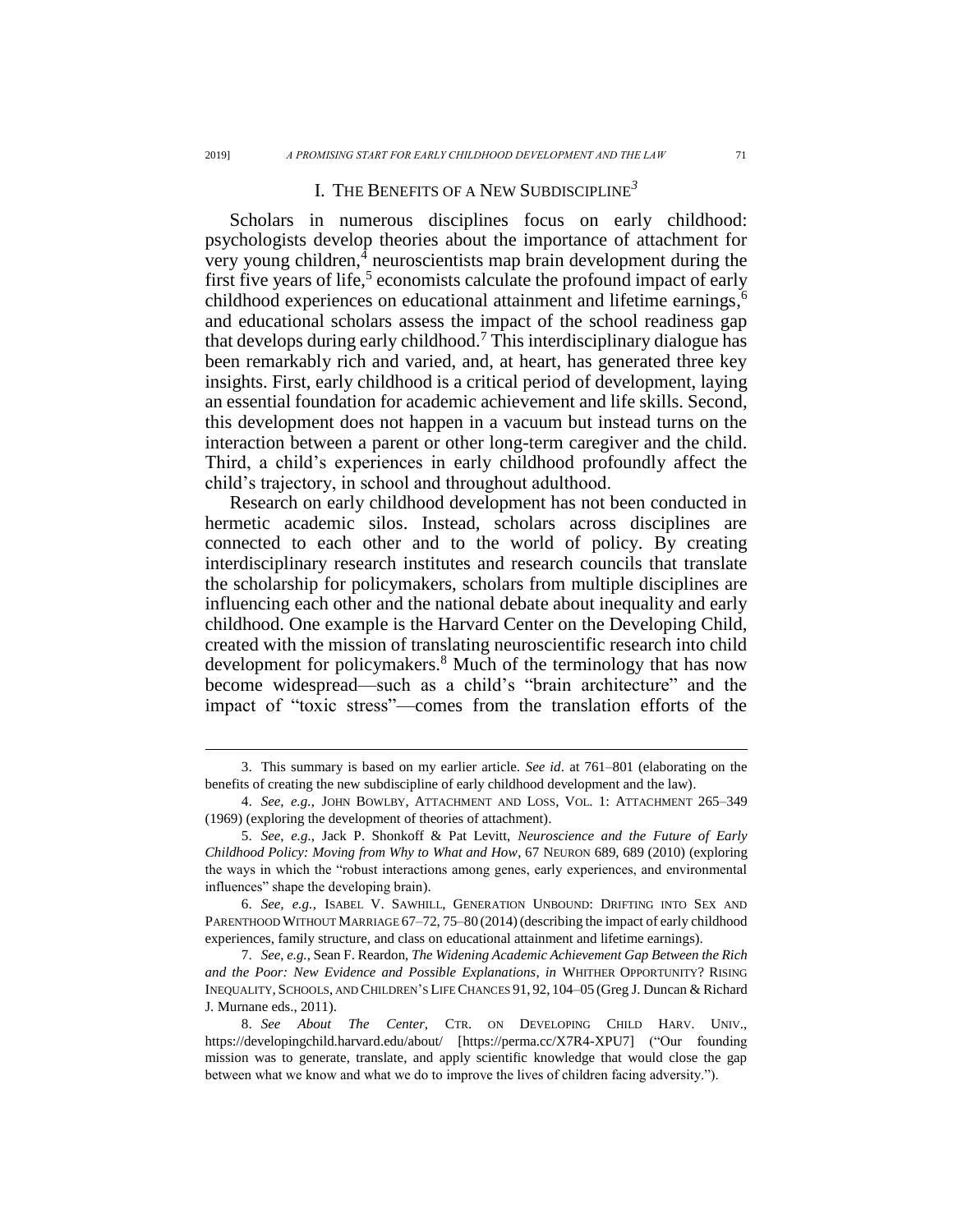Center.<sup>9</sup>

As noted above, some legal scholars engage with the distinctiveness of early childhood and how this relates to the legal regulation of families, but this debate tends to be disconnected from the interdisciplinary research on early childhood development and the national debate about fostering early childhood development as a means of combatting inequality. Thus, scholars from other disciplines generally do not incorporate legal scholarship, and legal scholars do not participate in the interdisciplinary efforts to change policy. A notable example is the highly influential National Scientific Council on the Developing Child. This interdisciplinary, multi-university effort seeks to bring academic research into the world of policy. Council members come from numerous disciplines including the social sciences, yet there is not a single legal scholar involved in the project.<sup>10</sup>

Additionally, despite the widespread recognition of the importance of early childhood, the legal system generally does not recognize, protect, and support development during this period. Family law rules, for example, are generally not age-sensitive.<sup>11</sup> Child custody statutes in almost every state do not differentiate the needs of a two-year-old child and a twelve-year-old child.<sup>12</sup> The strict rules governing the child welfare system similarly do not distinguish the particular permanency needs of very young children, even though forty-one percent of children in foster care are age five or younger.<sup>13</sup> And legal rules affecting how people parent—from employment laws that shape the low-wage workforce to landlord-tenant laws that determine whether a family has stable housing—do not account for the particular needs of parents with young children.

The absence of legal scholars from the national debate about early childhood development is a loss not only for legal scholars but also for

<sup>9.</sup> *See Brain Architecture*, CTR. ON DEVELOPING CHILD HARV. UNIV., https://developingchild.harvard.edu/science/key-concepts/brain-architecture/

<sup>[</sup>https://perma.cc/SQ97-ME76] (defining brain architecture); *Toxic Stress*, CTR. ON DEVELOPING CHILD HARV. U., [https://developingchild.harvard.edu/science/key-concepts/toxic](https://developingchild.harvard.edu/science/key-concepts/toxic-stress/)[stress/](https://developingchild.harvard.edu/science/key-concepts/toxic-stress/) [https://perma.cc/M2HT-2QCB] (defining toxic stress).

<sup>10.</sup> *See Council Members*, CTR. ON DEVELOPING CHILD HARV. UNIV., [http://developingchild.harvard.edu/science/national-scientific-council-on-the-developing-](http://developingchild.harvard.edu/science/national-scientific-council-on-the-developing-child/council-members)

[child/council-members](http://developingchild.harvard.edu/science/national-scientific-council-on-the-developing-child/council-members) [https://perma.cc/2K9F-ZH7Y] ("[M]embers include[] leading researchers and scientists representing the fields of neurobiology, immunology, molecular biology, endocrinology, psychology, economics, social policy, and pediatric medicine.").

<sup>11.</sup> FLA. STAT. § 61.29 (2011) (setting forth guidelines for the parent's "minor or legally dependent child").

<sup>12.</sup> *Id*.

<sup>13.</sup> U.S. DEP'T HEALTH & HUM. SERVS., ADMIN. CHILDREN & FAMILIES, CHILDREN'S BUREAU, THE AFCARS REPORT 1 (2017), <https://www.acf.hhs.gov/sites/default/files/cb/afcarsreport24.pdf> [https://perma.cc/AUC8- FSX8].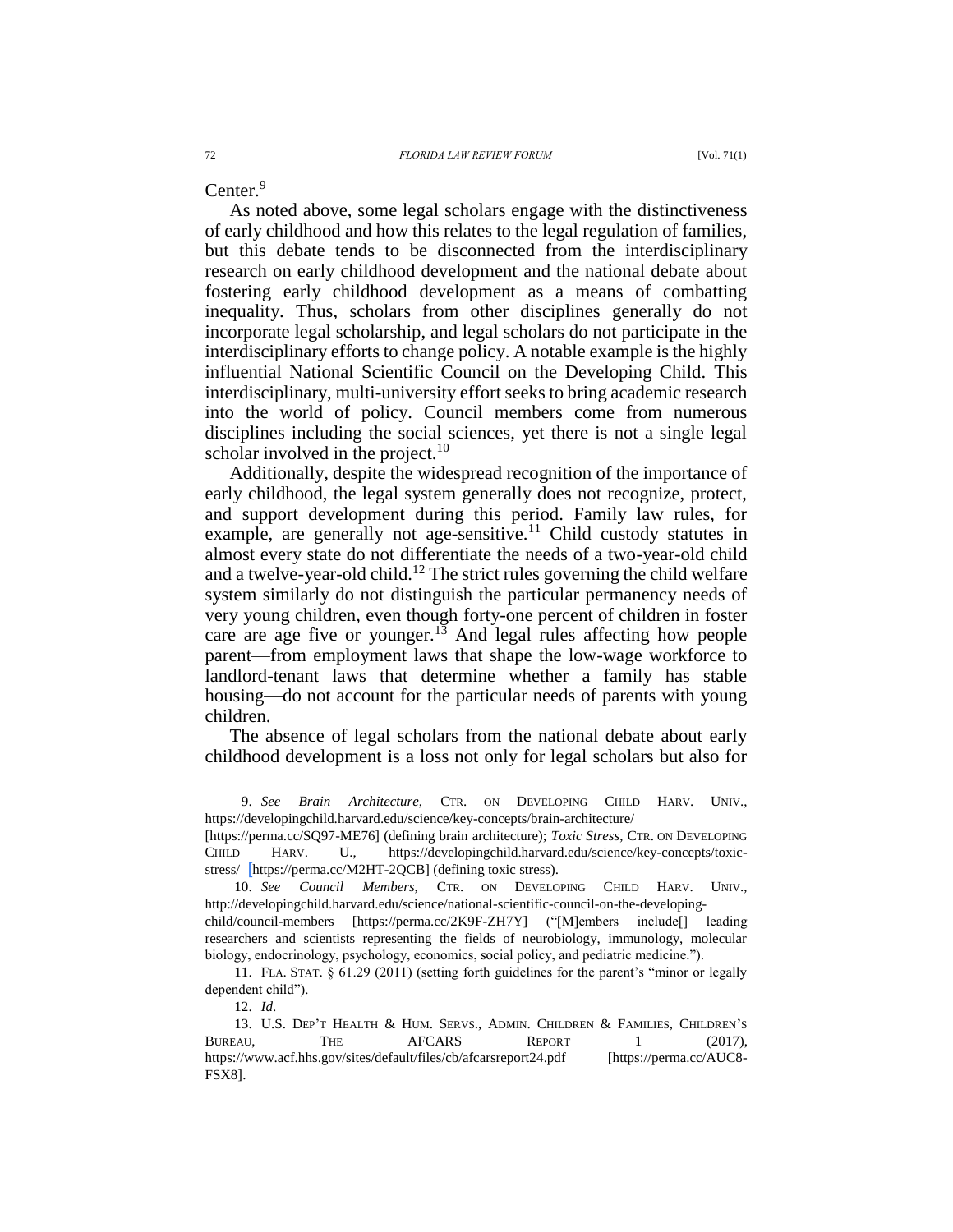the broader debates about effective policies to foster early childhood development. Policy is instantiated through the legal system, and thus policy development without lawyers and legal scholars is incomplete. Psychologists, neuroscientists, and others are well-suited to determining the content of a parenting program, for example, but the formulation and implementation of policy is more effective when lawyers and legal scholars provide guidance with respect to a host of legal issues.

Four examples illustrate the substantial contributions legal scholars can make to the debates about fostering early childhood development. First, legal scholars have a deep understanding of the legal framework guiding state support of families. In exchange for considerable autonomy in rearing children, the state bears no affirmative responsibility for the well-being of families, including very young children. Knowing the constitutional roots for this passive approach to family well-being helps policymakers understand why, in the United States, efforts to support families often meet such political resistance.

Next, legal scholars possess a thorough knowledge of individual rights and an appreciation of the need to constrain the state. There is often tension between the state interest in healthy child development and the competing state interests of fostering pluralism and deferring to parental decision-making. Left unchecked, the state interest in early childhood development could be used to support sweeping changes to the law, intruding deeply into the lives of families and especially the lives of lowincome families. It is imperative, then, to determine how to provide support in a way that furthers rather than hinders autonomy. Legal scholars can help policymakers balance the potential impact on individual rights and find the practical tools needed to moderate intervention with family autonomy.

Similarly, legal scholars can help identify potential downsides of elevating early childhood, such as pitting parents against children. Broadly speaking, state intervention can diminish parental rights, and in specific regulatory contexts, there can be a tension between child development and parental interests and rights. This is particularly true when the focus turns to the prenatal period because of the particular concern of intruding on a woman's right to reproductive decisionmaking. These are complex and contentious questions, and legal scholars can help determine the right balance.

Finally, legal scholars with a particular focus on the institutional context for policy can help surface the state interest in early childhood as it relates to multiple aspects of state regulation. Often policymakers simply do not account for the effect of the law on early childhood development, as when employment law fails to consider the impact of workplace rules on families, criminal law fails to appreciate the effect of incarceration on children, and zoning law fails to understand the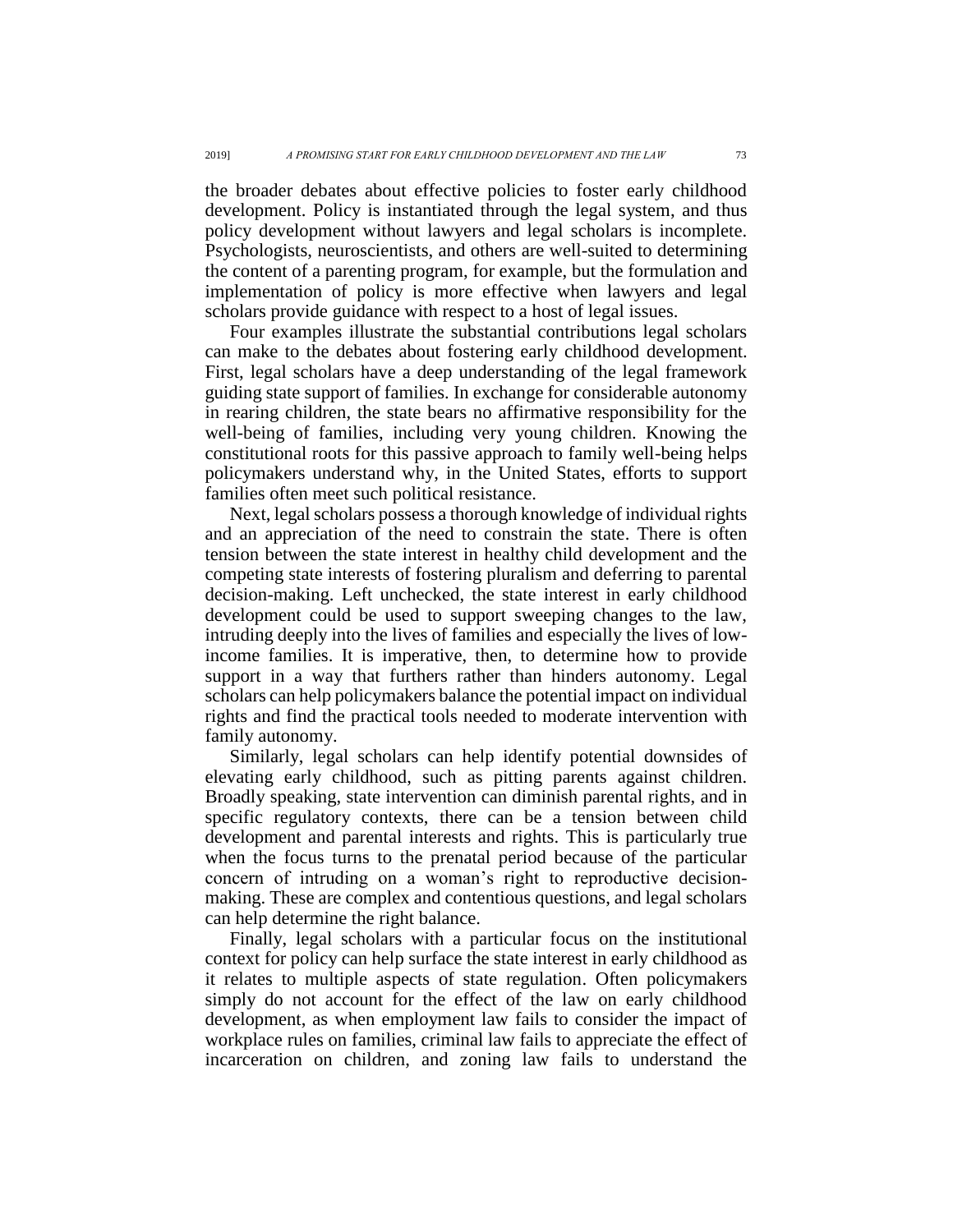relationship between neighborhood configuration and family life. Legal scholars can identify the mechanisms for foregrounding this interest state interest in early childhood and help balance it with other state goals.<sup>14</sup>

To integrate legal scholars into interdisciplinary research and policy debates, and to prompt the law to take greater cognizance of early childhood, I recently called for a new field of early childhood development and the law. <sup>15</sup> The idea draws on similar efforts to carve out areas that used to be subsumed into family law and criminal law, notably juvenile justice, domestic violence, and elder law. The success of these and other flourishing fields underscores that a subdiscipline with a specific research base, particular theoretical concerns, and practical implications increases scholarly engagement, can lead to significant legal reform, and can influence policy.

The new field of early childhood development and law should be built on three foundational principles. First, early childhood is so acutely important for human development, and it has such an enduring impact on a child's outcomes, that the state has a distinctive interest in healthy development during this period, which should be reflected in the legal system. Second, the state should be attentive to the needs of families throughout children's lives, but there is something different in kind, and not just degree, in the imperative to bolster the parent-child relationship during this early period. Finally, the new subdiscipline should define the contours and content of a legal system committed to fostering positive development in the first five years of life. Following these principles will help legal scholars to integrate into the interdisciplinary debate and policy dialogue about early childhood and inequality.

As the next sections describe, this new subdiscipline is beginning to take root.

## II. THE NASCENT SUBDISCIPLINE AND LEADERSHIP FROM THE UNIVERSITY OF FLORIDA

The University of Florida has been a leader in integrating lawyers and legal scholars into interdisciplinary debates about early childhood development and ensuring that this collaboration reaches policymakers. In February 2017, the Anita Zucker Center for Excellence in Early Childhood Studies at the University of Florida brought together multiple parts of the University, including the colleges of Education, Medicine, Public Health and Health Professions, and Law, as well as service providers, policymakers, government officials, and scholars from other

<sup>14.</sup> There are numerous other examples, such as legal scholars questioning the state of the science, specifically whether the evidence on early childhood development is sufficiently reliable and asking how the science will be used. *See generally* Clare Huntington, *The Empirical Turn in Family Law*, 118 COLUM. L. REV. 227 (2018).

<sup>15.</sup> *See* Huntington, *supra* not[e 2.](#page-0-0)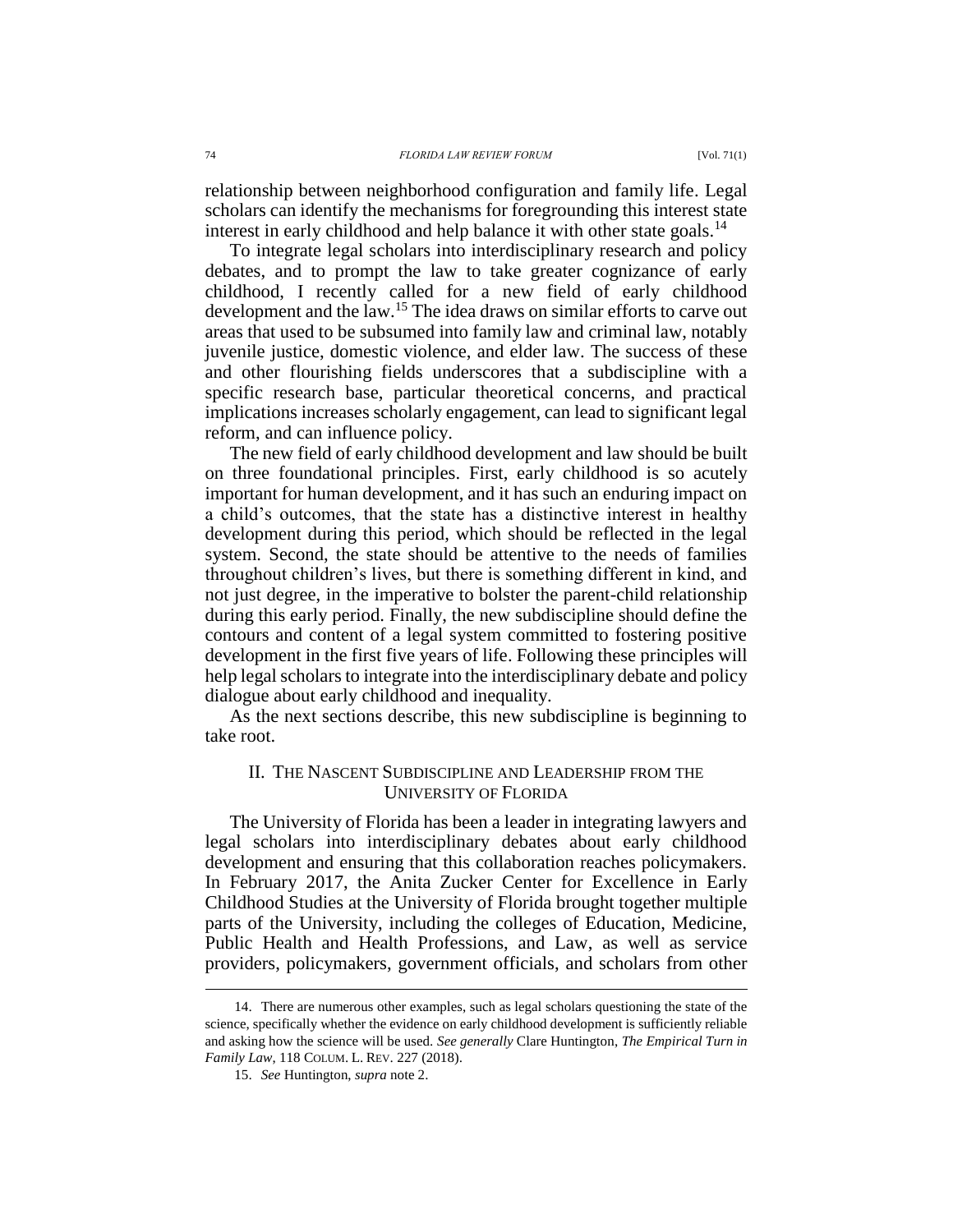academic institutions for a national summit on early childhood.<sup>16</sup> In the two-day working summit, the participants engaged a series of questions focused on developing effective policies and gaining political support for investments in early childhood. The three areas of inquiry were using research to inform policy,<sup>17</sup> developing policies that foster early childhood development, $18$  and garnering support for the needed investments.<sup>19</sup> The summit successfully brought together groups that do not interact nearly enough, particularly academics and service providers. And the summit usefully grounded the discussion by involving elected officials, who focused the conversation on the art of the possible.

Among other follow-up efforts, the University of Florida Levin College of Law hosted a two-day conference in April 2018 for legal scholars. In a series of roundtables, the group considered bedrock commitments of the legal system and the needs of families and children, debated strategies and next steps, and reflected on the particular role of legal scholars in the multidisciplinary project. As the next section describes, both gatherings demonstrated the generative potential of the subdiscipline of early childhood development and the law.

The Early Childhood National Summit in 2017 and the University of Florida's law school conference in 2018 highlighted the importance of incorporating legal scholars into ongoing interdisciplinary work, generated a research agenda for the new subdiscipline, and showcased the potential contributions of legal scholars to policy debates. It is beyond the scope of this essay to capture the nuanced and far-ranging conversations at both gatherings, and the dialogue at each was wonderfully robust, but a few examples illustrate the value of this nascent subdiscipline.

Beginning with interdisciplinary work, almost every conversation at each gathering drew in some manner on underlying research from multiple fields. When we talked about the legal structure of care, for example, which places the burden of caregiving on families not society, we referred to psychological and neuroscientific research on children's need for attentive interactions with a stable caregiver. When we discussed

<sup>16.</sup> *See Early Childhood National Summit*, UNIV. FLA.: ANITA ZUCKER CTR. FOR EXCELLENCE IN EARLY CHILDHOOD STUDIES, https://ceecs.education.ufl.edu/national-summit/ [https://perma.cc/SD6G-2PHM].

<sup>17.</sup> *See id.* ("Discovering the Keys to Opening Young Minds: Identify how knowledge from neuroscience, epigenetics, and the learning sciences, may be used to inform strategies that strengthen children's resilience to biological, environmental and established risks.").

<sup>18.</sup> *See id.* ("Influencing the Influencers to Unlock Children's Potential: Identify effective strategies to integrate and advance social policies focused on young children who are vulnerable and their families.").

<sup>19.</sup> *See id.* ("Inspiring New Initiatives for the Next Generation: Identify approaches that have shown promise for supporting caregivers' and practitioners' implementation of evidencebased practices and improving children's health, developmental, and learning outcomes.").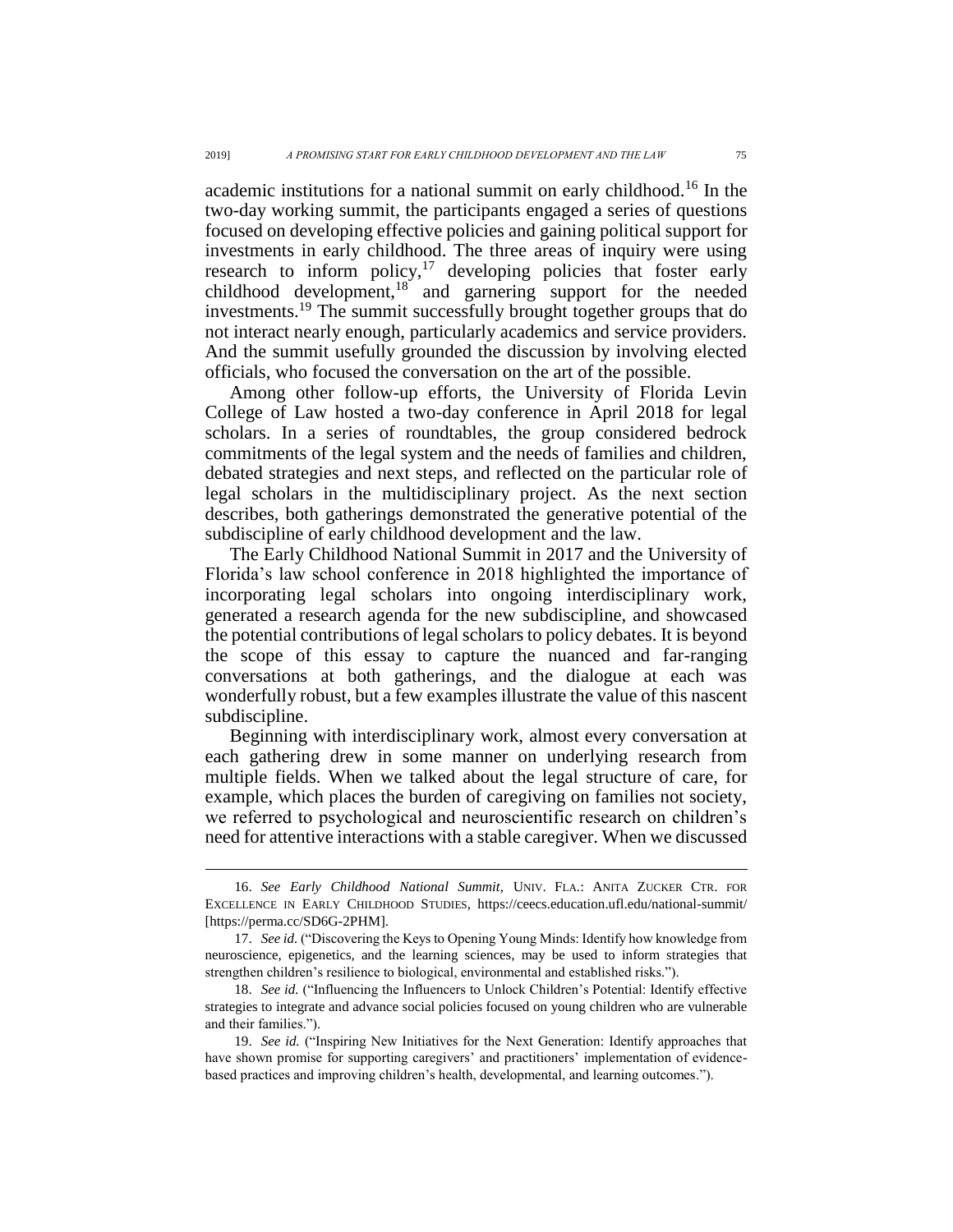legal impediments to accessing long-acting reversible contraceptives, we referred to the research on the economic and relationship benefits of delaying childbearing. And when we discussed the legal rules governing unmarried fathers' access to young children, we referred to the interdisciplinary Fragile Families and Child Wellbeing Study.

But as we drew on this research, we also noted that it lacks a legal perspective. Consider research on nonmarital families. The current research—by sociologists, scholars of social work, and others20—sheds light on relationships and dynamics in these families. But this research does not address a core issue of concern to legal scholars: the proper custody rule for unmarried fathers. As we discussed at the law school gathering, this is an active debate in legal scholarship. Some legal scholars contend that the law should treat unmarried parents the same as married parents, and thus give unmarried fathers considerable rights to their children from birth; by contrast, other scholars argue that such a rule would harm unmarried mothers and children.<sup>21</sup> This debate ultimately turns on an empirical question: which custody rule is better for children? Research in other disciplines, however, does not answer this question because scholars are not tracking the custodial status of the parents and are not collecting data about whether unmarried fathers seek a visitation or custody order. The research *does* show that unmarried parents are likely to end their relationships much sooner than married parents,  $22$  and thus the custody rule for unmarried parents matters a great deal for early childhood development. But we do not know which custody rule is better for children. As we noted at the gatherings, legal scholars and scholars in other disciplines would all benefit if the interdisciplinary research considered legal variables such as the presence of a custody order or state variation in default custody rules. The nascent subdiscipline of early childhood development and the law should help encourage this kind of cross-pollination.

<sup>20</sup>*. See* KATHRYN EDIN & TIMOTHY NELSON, DOING THE BEST I CAN (2013); *About the Fragile Families & Child Wellbeing Study*, PRINCETON UNIV.: FRAGILE FAMS. & CHILD WELLBEING STUDY, https://fragilefamilies.princeton.edu/about [https://perma.cc/GT3E-JW58] (last visited May 20, 2017) (crediting Sara McLanahan and Irwin Garfinkel as principal investigators).

<sup>21.</sup> *Compare* Clare Huntington, *Post-Marital Family Law: A Legal Structure for Non-Marital Families*, 67 STAN. L. REV. 167 (2015), *with* June Carbone & Naomi Cahn, *Nonmarriage*, 76 MD. L. REV. 55 (2016).

<sup>22.</sup> Patricia Brown & Steven T. Cook, *Children's Placement Arrangements in Divorce and Paternity Cases in Wisconsin*, INST. FOR RESEARCH ON POVERTY, UNIV. OF WIS.–MADISON 1, 6–7 tbl.1b (2012), https://www.irp.wisc.edu/wp/wp-content/uploads/2018/06/Task4A\_CS\_09- 11\_Final\_revi2012.pdf [https://perma.cc/7NSE-WBVT] (examining custodial arrangements in Wisconsin for cases from 1996 to 2007 and finding that when unmarried parents seek a custody order, the child is an average of two years old, as compared with nine years old for divorcing couples).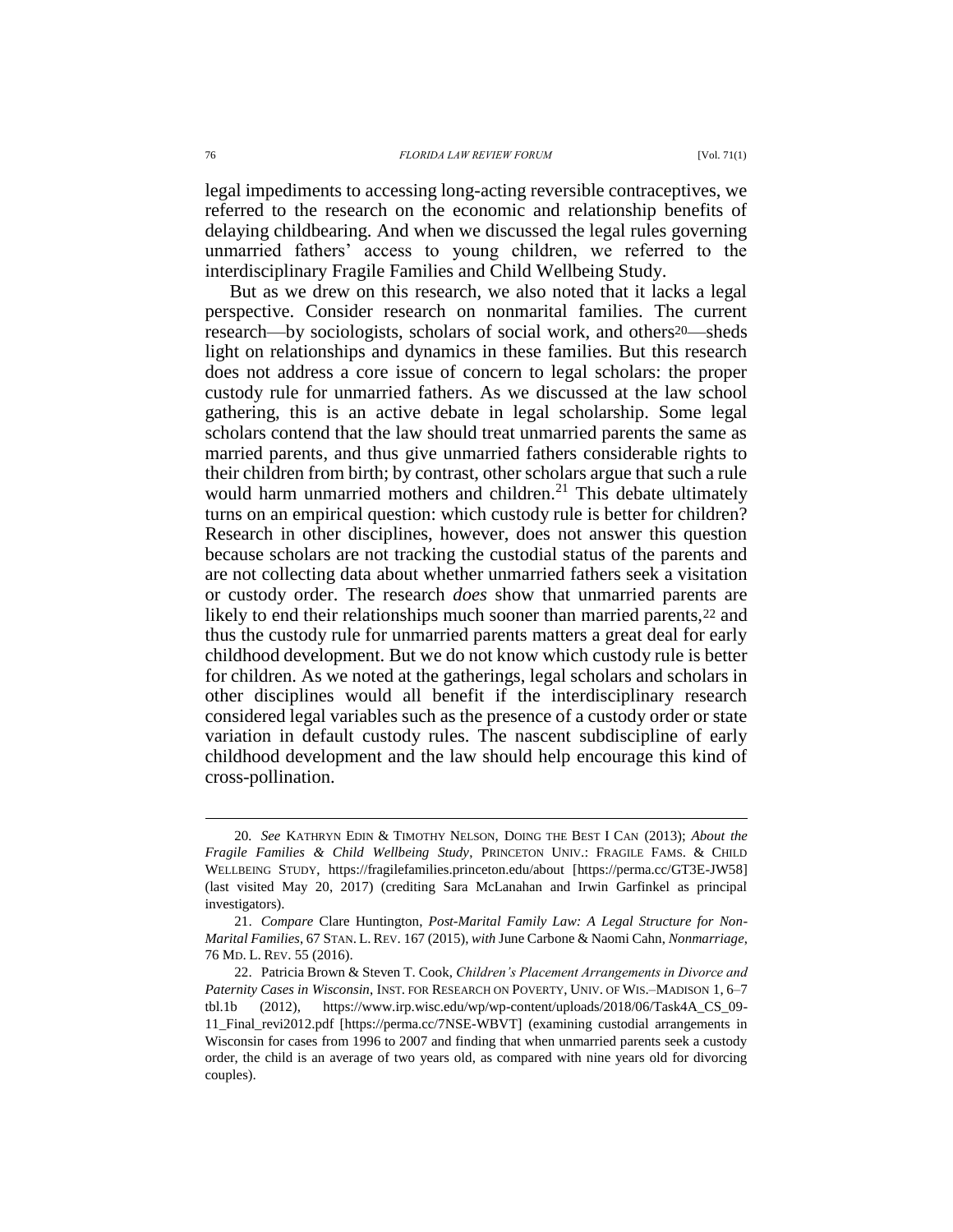Turning to a research agenda, one of the touchstones in both gatherings was the success of many states in securing state-level funding for early childhood education, especially pre-kindergarten for four-yearolds. We repeatedly noted that this success took effective leadership and broad-based political support at the state level. And we discussed the surprising fact that states with conservative-leaning political cultures not known for generous social welfare spending—are national leaders on this issue. These reflections made us realize that we need a much better understanding of the political economy of public investment in prekindergarten. As I have elaborated elsewhere, $23$  there are multiple question to explore: Are the state-level preschool investments part of a broader anti-poverty strategy? What is driving the state-level investments in preschool in states that do not typically provide robust social welfare programs? What is the rhetoric of early childhood development and state funding? How can advocates and policymakers in other states learn from these success stories? Relatedly, what is the likelihood this political momentum will transfer to other kinds of family-supportive efforts and programs? What are the trade-offs in terms of policy but also politics? And what are the dangers in calling for additional support for early childhood development? In short, as much as the National Summit and the law school follow-up focused on what we do know, they also helped identify what we still need to learn.

Finally, the gatherings showed the important contributions of legal scholars to policy debates. During the last day of the summit, for example, the participants broke into small groups and identified a broad agenda for promoting early childhood development. One theme in these conversations was conditioning state support on families taking certain, sometimes onerous, steps to receive this support. The legal scholars in the room were able to identify the longstanding and problematic history of linking state support with the loss of family autonomy, especially for low-income families. The legal scholars were also able to place the debate in a legal framework, helping the participants appreciate the constitutional commitment to family autonomy and pluralism. Similarly, when the discussions repeatedly assumed that mothers would be able to shoulder additional responsibility for their children's development, the legal scholars tied this conversation to larger debates about gender roles in the family and the role the law too often plays in reinforcing traditional roles. In both instances, legal scholars helpfully steered the policy debate, reinforcing the importance of legal scholars having a seat at the policy table.

<sup>23.</sup> Clare Huntington, *Early Childhood Development and the Replication of Poverty*, *in* FEDERALISM AND POVERTY (Ezra Rosser ed.) (Cambridge Univ. Press forthcoming).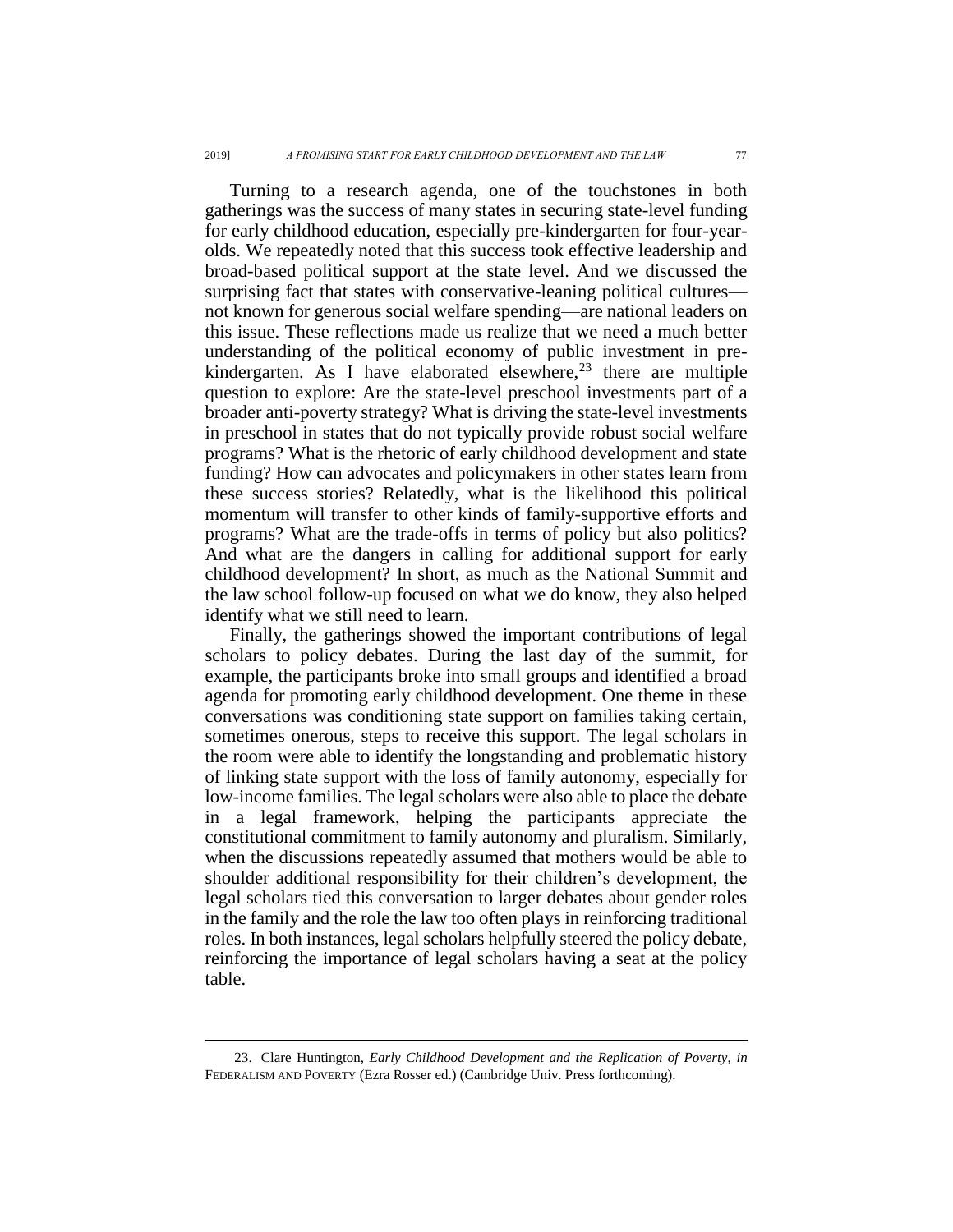Where do we go from here? Broadly speaking, there is an increasing awareness and appreciation of the importance of early childhood development for both individual and societal flourishing. The interdisciplinary research and policy debates about fostering this development, however, have been missing a legal perspective—until now. With the leadership of key academic institutions, particularly the University of Florida, and with the growing embrace of a new subdiscipline in the law—early childhood development and the law legal scholars are beginning to play a vital role in these debates.

To build on this promising start, legal scholars should take several steps. To begin, we must continue to engage each other through written work and conferences, such as this symposium in the *Florida Law Review Forum* and the gathering organized by the University of Florida Levin College of Law. A robust and ongoing scholarly dialogue about the role of the legal system in fostering early childhood development is critical to furthering our understanding of the issues identified in this essay. It will also help legal scholars identify new avenues of scholarly exploration, encouraging us to challenge each other and our own thinking. We should also continue to meet in person. These gatherings help us build an identity as a group of scholars committed to a set of theoretical and practical questions about the legal system and early childhood development.

As we establish a scholarly dialogue and identity within law, we should also work with scholars in other disciplines. Interdisciplinary collaboration often presents logistical and substantive challenges, but it is absolutely necessary in the area of early childhood development. Legal scholars must organize and attend interdisciplinary conferences, coauthor with scholars from other disciplines, publish in non-legal journals and edited volumes, and establish professional relationships with scholars from a range of disciplines. Through this collaboration, the interdisciplinary research on early childhood will begin to incorporate a legal perspective, deepening the knowledge and understanding of scholars in multiple disciplines. Relatedly, we should encourage our own universities to develop interdisciplinary centers, such as the Anita Zucker Center for Excellence in Early Childhood Studies. This kind of institutional leadership and practical means for integrating scholars across a university is invaluable.

Finally, we should insert ourselves more directly into policy debates. As noted throughout this essay, legal scholars have much to offer, and policymakers will benefit from our contributions, but right now they do not know what they are missing. Interdisciplinary centers housed in universities can play a key bridge role, but scholars can also reach out directly. Inviting service providers and elected officials to conferences, agreeing to speak in public fora, and writing an accessible version of a scholarly article for a popular audience are all effective strategies for